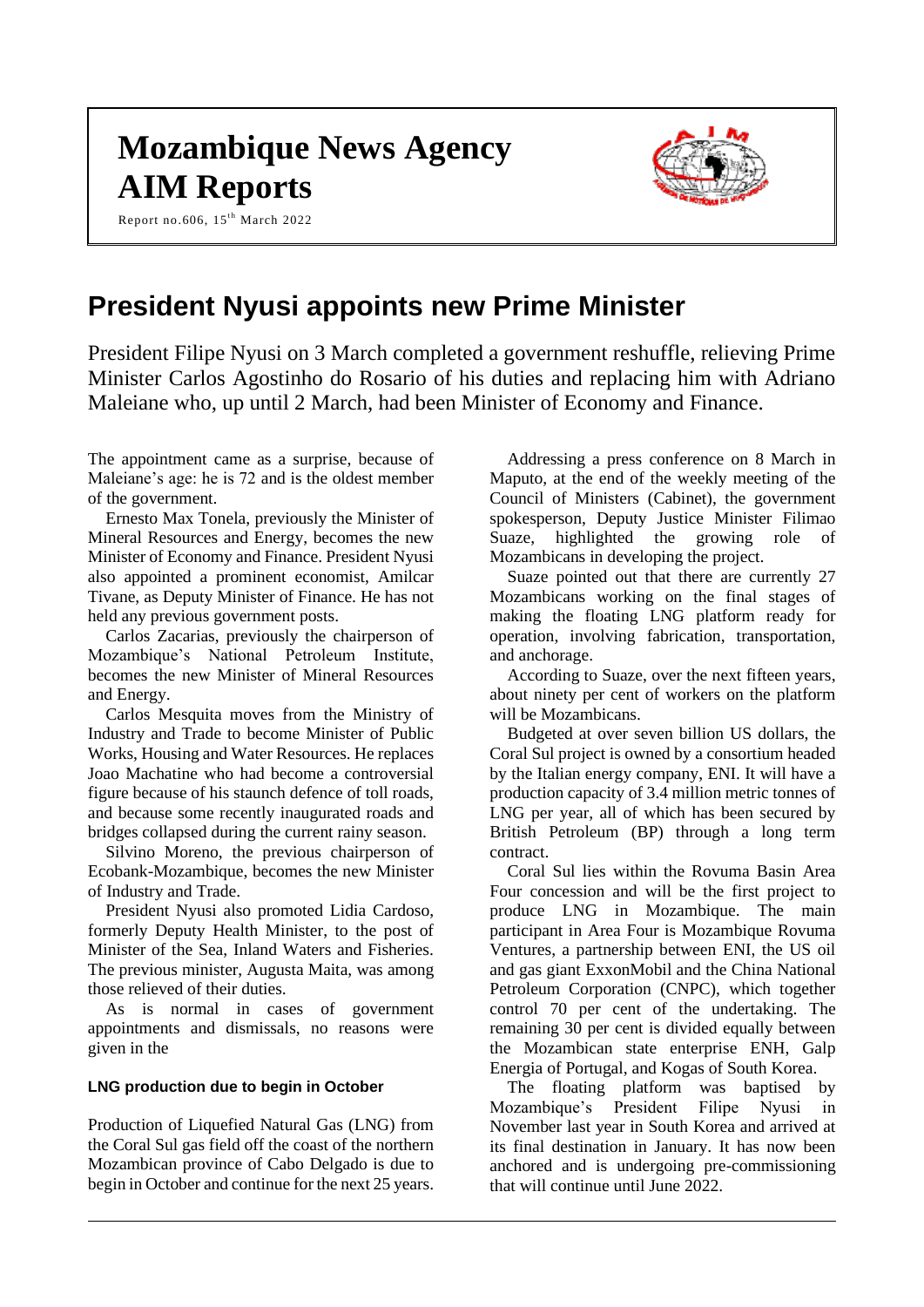#### **Good prospects for economy**

There are good prospects for the Mozambican economy this year, the new Prime Minister, Adriano Maleiane, told the country's parliament, the Assembly of the Republic, on 9 March.

Key to improved performance, he said, were the investments underway in key sectors of the economy, including the extraction of liquefied natural gas (LNG) off the coast of the northern province of Cabo Delgado, and the positive impact of the easing of the restrictions that the government had imposed because of the Covid-19 pandemic.

Speaking at the start of a session where the government responds to the deputies' requests for information, the Prime Minister said that the positive trends began in 2021 with an environment of political stability, allowing the normal functioning of state institutions, despite the continuing challenge of the fight against terrorism in Cabo Delgado.

The Prime Minister said that the easing of the restrictive Covid-19 measures, the successful mass vaccination campaign, and the improvement of internal and external demand, had all helped drive a recovery of economic activity. Economic growth in 2021 was back in positive territory. The economy grew by 2.16 per cent, compared with a decline in economic growth of 1.3 per cent in 2020

Contributing to this economic growth, said the Prime Minister, were the dynamics and positive performance of the sectors of agriculture, fisheries, financial services, trade, health and social welfare, education, and public administration.

Average annual inflation in 2021, he said, was 5.7 per cent, lower than the average for sub-Saharan Africa of 7.9 per cent.

He stressed the government's commitment to electrification, pointing out that by the end of 2022 a further 500,000 homes would have electricity: some from the national grid and some through isolated systems (mostly dependent on solar panels). A further 77 administrative posts, across the country, would be electrified.

As for water supply, he promised the rehabilitation and expansion of 15 water systems in cities and towns, and 24 in rural areas. There would be a further 23,000 domestic connections to water systems in urban areas.

In health, five new district hospitals will be built – in Montepuez (Cabo Delgado province), Sussundenga (Manica), Buzi (Sofala), Mopeia (Zambezia), and Matutuine (Maputo), Two general hospitals would be completed, in Beira and Nampula,

# **REDD+ project to protect Inhambane forests**

The Canadian company Carbon Neutral Royalty has entered into an agreement with Mozambican company Mozban under which 30,960 hectares of forest and sustainable agriculture in the southern province of Inhambane will be protected under the international REDD+ framework.

REDD+ was created by the United Nations Framework Convention on Climate Change Conference of the Parties (COP) to reduce carbon emissions from deforestation and forest degradation along with the enhancement of forest carbon stocks in developing countries.

Carbon Neutral Royalty will provide up to US\$335,000 for the development of the project in Inhambane. The project will last 49 years, although Mozban has the right to extend the project for successive 10-year periods.

Carbon Neutral Royalty states that a third party pre-feasibility study estimates that the project will generate an average of 25,000 to 35,000 Verified Carbon Units (VCU) per year over a 20 year period. Each VCU represents a reduction of one tonne of carbon dioxide and can be bought and sold on the international market as a "carbon credit".

Under the agreement, Carbon Neutral Royalty will be entitled to receive all the carbon credits that are issued until a compounded annual return on investment of ten per cent is received. After that, it will be entitled to receive half of the credits produced over the life of the project.

The land leased to Mozban is composed of several parcels used for cattle ranching and features degraded dry forest and savannah. The company intends that this will be transformed into a conservation & Sustainable Agricultural Land Management (SALM) project.

The next step will be to carry out further feasibility studies and work on the project design document. The project is to begin in 2024.

Many international companies purchase Voluntary Carbon Units to offset the damage that they are doing to the planet. These units are bought and sold on the market like any other commodity and their price depends on the interaction between supply and demand, along with a large element of market speculation. This year there has been a huge variation in the price of VCUs, ranging from US\$9.44 per unit at the end of February to US\$5.45 on 4 March. According to a report produced in October by the consulting firm McKinsey, the global value of the voluntary carbon markets is US\$300 million. However, it warns that these are "not yet investable as an asset class".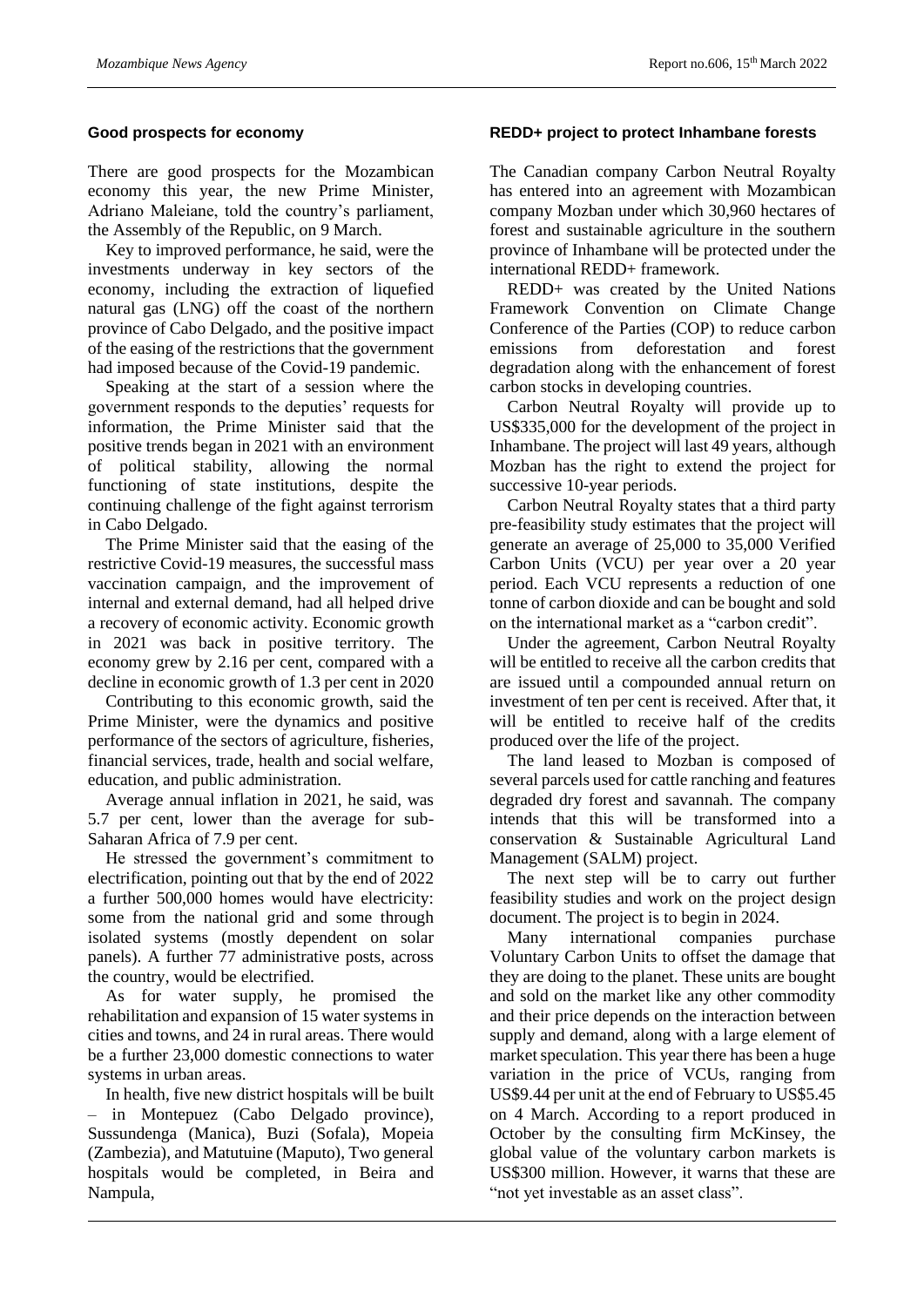#### **Polio vaccination campaign launched**

A national campaign to vaccinate children against polio was launched in Mozambique on 11 March in response to the emergence of a case of wild poliovirus in neighbouring Malawi.

According to the national director of public health, Quinhas Fernandes, to reach the target of vaccinating 4.2 million children under the age of five in the first two rounds and subsequently a further 5.1 million, the campaign must go from door to door. However, Fernandes added that this will be supplemented by fixed posts in places such as churches, markets, creches, and camps for internally displaced people.

The first two rounds of the campaign will focus on the provinces of Tete, Manica, Sofala, Zambezia, Niassa, Nampula, and Cabo Delgado, reports the daily newspaper Noticias. The third and fourth rounds will cover the rest of the country.

The campaign will involve 46,000 people including vaccinators, mobilisers, registrars, supervisors, coordinators, data inputters, logistics experts, and independent monitors.

To avoid duplications, children will have the fingernails on their little finger on the left hand marked with indelible ink.

Fernandes stressed that "the logistics team must not rest until the vaccine has reached the most distant points. We have about ten to twelve days to place the vaccine in all the vaccination posts whilst maintaining ideal conditions for its conservation".

Africa was declared and certified as free of indigenous wild poliovirus in August 2020. However, laboratory analysis has shown that the outbreak in Malawi is linked to a strain that was circulating in Pakistan's Sindh Province in 2019.

Mozambique was certified free of polio in 2016 following a meeting of the Africa Regional Certification Commission (ARCC) for Poliomyelitis Eradication.

The only two countries in the world where polio remains endemic are Pakistan and Afghanistan. Poliovirus is highly contagious and mainly affects children under the age of five. It invades the nervous system and can cause total paralysis within hours. The virus is transmitted from person to person mainly through faecal matter or, less frequently, through contaminated water or food. While there is no cure for polio, the disease can be prevented by a safe, simple, and effective vaccine.

This is a condensed version of the AIM daily news service - for details contact pfauvet@live.com

\_\_\_\_\_\_\_\_\_\_\_\_\_\_\_\_\_\_\_\_\_\_\_\_\_\_\_\_\_\_\_\_\_\_\_\_\_\_\_\_

#### **Significant progress made in promoting financial inclusion**

President Filipe Nyusi on 9 March expressed his satisfaction with the significant progress that has been achieved in terms of financial inclusion, especially access to banking services. This progress, he said, has been attained under the government's national strategy for financial inclusion that was launched in 2016.

President Nyusi was speaking in the district of Maringue, in the central province of Sofala, at a ceremony to mark the opening of a new bank branch, under the "one district, one bank" project.

According to President Nyusi, banking services are now available in 85 per cent of districts compared with just 55 per cent in 2016. In addition, the percentage of people living in rural areas who have access to banking has increased from just four per cent in 2014 to 31 per cent in 2020.

The President pointed out that "financial exclusion across the country fell from 60 to 40 per cent, with the percentage of people holding bank accounts rising from 18 per cent 2014 to 30 per cent in 2020". In addition, the number of ATMs has increased significantly.

President Nyusi said that the country is following a strategic development approach that focuses on three axes. The first is agricultural production supported by the government's agricultural development programme, Sustenta. This aims to consolidate the value chain and promote rural marketing and agro-processing - and requires financial intermediation.

He explained that the second axis of the development strategy is building infrastructures, electrifying administrative posts under the Energy for All programme, expanding the telecommunications network of mobile telephone and internet services, increasing the geographical coverage of the branches of the Central Bank, and constructing and rehabilitating rural roads.

The President noted that "these expansions make it possible to optimise and implement the digital communication tools of the electronic platforms of the financial system and the easy operation of the bank clearing system".

The third axis covers training and empowering young people through the financial literacy programme of the Central Bank to facilitate the recruitment of local labour and to improve communication between the bank and its clients.

President Nyusi concluded that all of these factors will lead to a reduction in operational costs and bring banking services to the districts.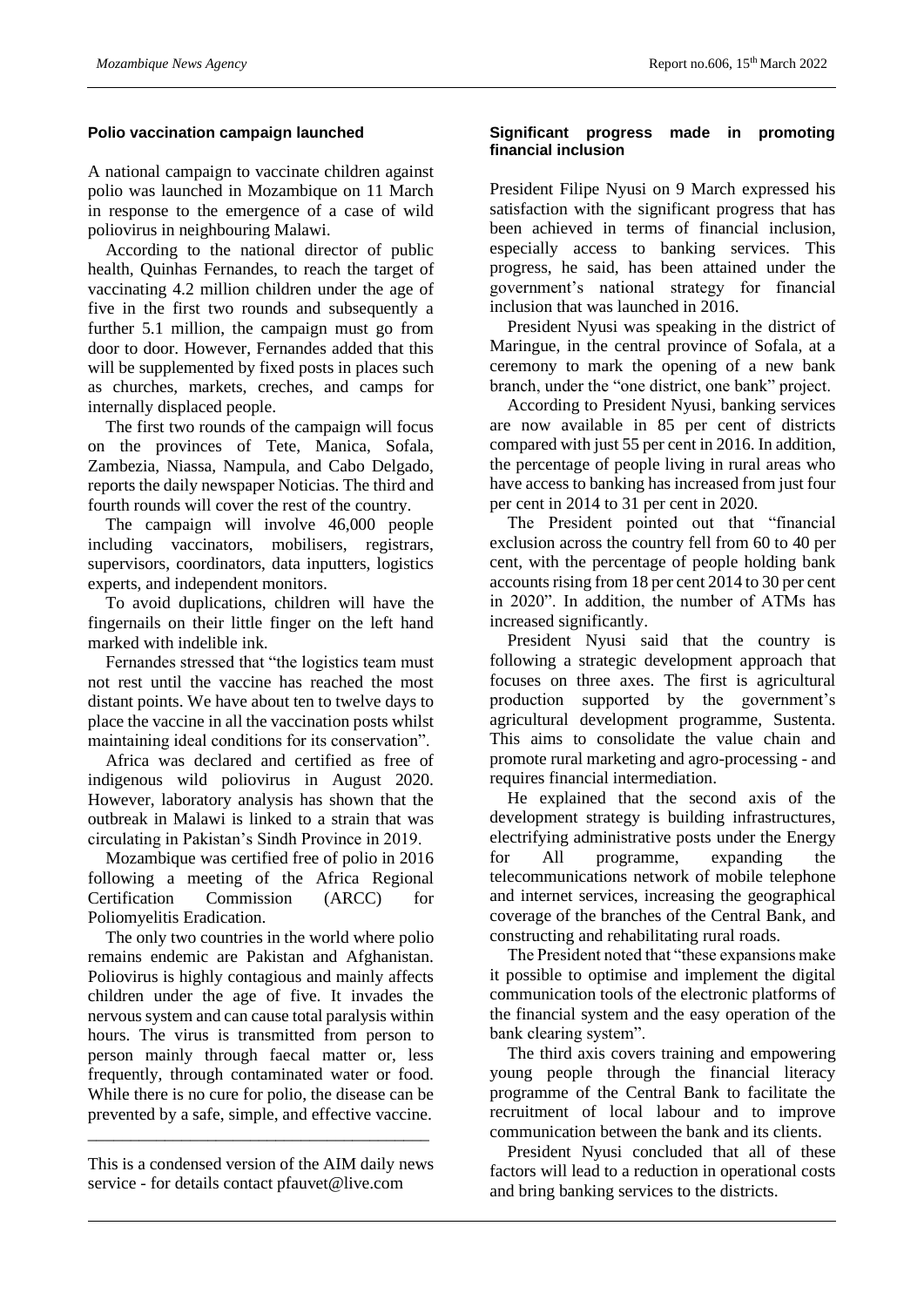#### **Minister briefs parliament on REVIMO**

The publicly owned company REVIMO (Road Network of Mozambique) in its first two years of operation paid 162 million meticais (just over us\$2.5 million) to the state, according to a parliamentary briefing by the Minister of Public Works, Carlos Mesquita.

REVIMO is the company that was set up to build, maintain, and operate infrastructure that can be leased by the government such as roads and bridges, through a system of tolls.

Speaking in the country's parliament, the Assembly of the Republic, on 9 March, Mesquita explained that REVIMO had been contracted by the government because it is listed on the Mozambican stock exchange, making it more credible, allowing for various actors to play a part in the project and promoting public scrutiny.

The minister was responding to questions from deputies, largely hostile, about the installation of toll gates along some of the country's main roads, including the 72 kilometres long Maputo Ring Road.

For the minister, the leasing of 550 kilometres of roads to REVIMO will result in the maintenance and rehabilitation of the network being carried out by the company using its own resources and toll fees. He added that "this frees up resources from the state budget for investment in other roads that face resource limitations".

Mesquita added that the tolls will also cover the return on investments, operating costs, and the financial and administrative costs linked to the concession.

He warned that if the tolls had not been introduced, the annual maintenance cost would be 2.6 billion meticais which corresponds to 62 per cent of the state budget for road maintenance despite the REVIMO roads being only two per cent of the road network.

The minister pointed out that REVIMO is contractually obliged to carry out high levels of service efficiently. In the event of non-compliance, the government can trigger penalties that could lead to the termination of the concession contract and concluded: "deputies, rest assured that if REVIMO fails to comply with its obligation, we will not hesitate to activate the mechanisms provided in the contract".

REVIMO has been granted the concessions to operate the Maputo Ring Road, the suspension Bridge over Maputo Bay and the roads connecting it to the South African border, and the Beira - Zimbabwe highway in the centre of the country.

It is technically a private company, but all its shareholders are public bodies with 70 per cent of the shares held by the government's Road Fund, 15 per cent by the National Social Security Institute (INSS) and 15 per cent by Kuhanya, the company that runs the Bank of Mozambique's Pension Fund.

# **Prime Minister assesses cyclone damage**

Prime Minister Adriano Maleiane on 14 March visited the northern province of Nampula to assess the damage caused by cyclone Gombe.

According to figures issued by the Mozambican relief agency, the National Disaster Management Institute (INGD), the number of known deaths caused by the cyclone has risen to 15. The cyclone struck the coastal district of Nampula on 11 March with winds of up to 240 kilometres an hour, and gusts of 240 kilometres an hour. It caused severe damage, destroying many homes and other buildings, and affecting over 100,000 people.

As Gombe moved inland, it lost strength and eventually dissipated over southern Malawi.

A note from Maleiane's office explained that the main purposes of his visit to Nampula were to monitor actions of humanitarian response underway in the areas hit by the cyclone, to express the government's solidarity, and to assess emergency reconstruction needs to replace the basic social facilities that have been destroyed.

Maleiane visited cyclone-hit areas in Mogincual and Monapo districts and held meetings with State bodies in the province and members of the Emergency Operational Committee.

Although the cyclone did not score a direct hit on the neighbouring province of Zambezia, the torrential rains it brought, according to a report in the daily newspaper "O Pais", destroyed 82 houses and damaged 242 others. Gombe also damaged 15 classrooms and seven places of worship. 17 people were injured, mostly because their flimsy houses collapsed on top of them.

The INGD Zambezia provincial delegate, Nelson Ludovico, said the rains had cut the access roads to Mocubela and Pebane districts.

# **Former Labour Minister to go on trial**

The trial of Mozambique's former Labour Minister, Helena Taipo, on corruption charges is to begin on 15 March in Maputo.

Taipo, and ten others, are charged with the theft of about 113 million meticais (about US\$1.8 million at current exchange rates) from the National Social Security Institute (INSS).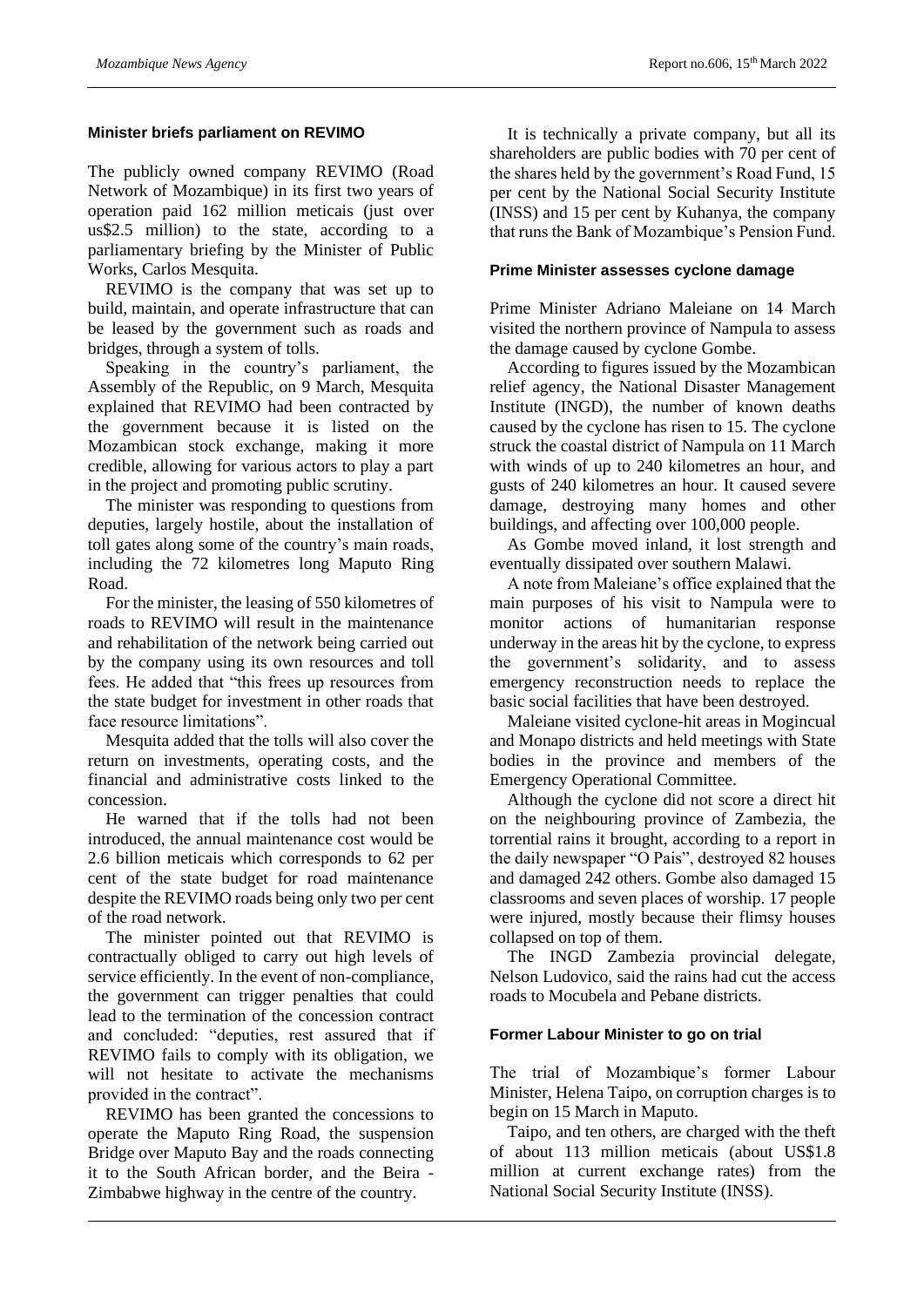Taipo is accused of receiving bribes to favour particular building and printing companies in contracts with the INSS, with the money diverted from the pensions of Mozambican miners working in South Africa. Her co-accused include INSS managers and directors of the four companies involved in the scheme.

The prosecution argues that, with this money, the defendants purchased real estate, cars, and alcoholic drinks among other items. During the investigations, 27 vehicles and seven properties were seized and seven bank accounts were frozen.

She and her co-accused are facing charges of embezzlement, illicit participation in business, abuse of trust and forgery.

Taipo was Labour Minister from 2005 to 2015 and the crimes allegedly occurred a year before Taipo left office.

#### **MRM to double processing capacity**

Montepuez Ruby Mining (MRM), the company that operates what is believed to be the world's largest deposit of rubies, in Montepuez district, in the northern province of Cabo Delgado, plans to double its operations with the installation of a second processing plant and fuel storage facility, budgeted at US\$59.6 million.

This operation, according to an MRM press release, was preceded by a public consultation on the proposal to increase capacity. This complied with a legal requirement, but also served as an opportunity to understand the opinions of the main parties interested in the project.

"This project will have a significant impact both on the company and on the country", said the release. "Once concluded, the new treatment station proposed should increase production substantially, as well as the basis for the company's income", said the note, citing the deputy managing director of MRM, Claudius Nhongonhema.

According to Nhongonhema, the increase in the company's capacity will lead to an increase in the production tax and the royalties paid to the Mozambican government. This investment will also create 400 new jobs, helping to reduce the level of unemployment in the nearby communities.

MRM's current installed capacity is 200 tonnes an hour and when the new facility is installed, this will rise to more than 400 tonnes an hour. The current fuel storage capacity is 130,000 litres which will now rise to 300,000 litres.

It is expected that work in the ground to install the new equipment will begin in June.

#### **President Nyusi inaugurates pasta production line in Beira**

President Filipe Nyusi on 10 March inaugurated a new pasta production line in Beira operated by the food processing company MEREC.

Speaking at the ceremony, President Nyusi stated that the project has various objectives, which includes increasing food production for the internal market, strengthening the linkages with the agricultural sector, substituting imports, and developing the value chain.

The President urged other companies to replicate this project in other provinces with good port logistics to reduce the asymmetries in industrial development which currently favour Maputo, Nampula, and Sofala.

In addition, he encouraged MEREC to promote, in the medium and long term, wheat processing and added that he will raise the current constraints faced by the company with the Ministry of Industry and Trade and the tax authorities.

Speaking on behalf of MEREC, Mhamud Charania said that the new production line is the company's fourteenth and is the largest in terms of capacity, being capable of producing 102 tonnes of pasta per day and generating 34 new jobs. He added that the project was financed through a partnership with the bank Millennium Bim and incorporates technologies developed in Italy. With the addition of this production line, the company's output from the factory in Beira will grow to 234 tonnes per day or eight thousand tonnes per month.

During the ceremony, Mhamud Charania formally handed over to the President ten tonnes of corn flour and ten tonnes of pasta for the victims of terrorism in the northern province of Cabo Delgado.

# **Displaced youths graduate from professional training in Cabo Delgado**

Over two hundred young people displaced by islamist terrorism in the northern province of Cabo Delgado graduated on 4 March in the provincial capital, Pemba, from vocational training provided by IFPELAC (Alberto Cassimo Institute of Professional Training and Labour Studies).

Among the courses taken were carpentry, metalworking, brickmaking, bricklaying, plumbing, secretarial work, air conditioning maintenance, painting, and electrical installation.

The courses form part of the efforts by the United Nations Refugee Agency (UNHCR) to promote social and economic inclusion in Cabo